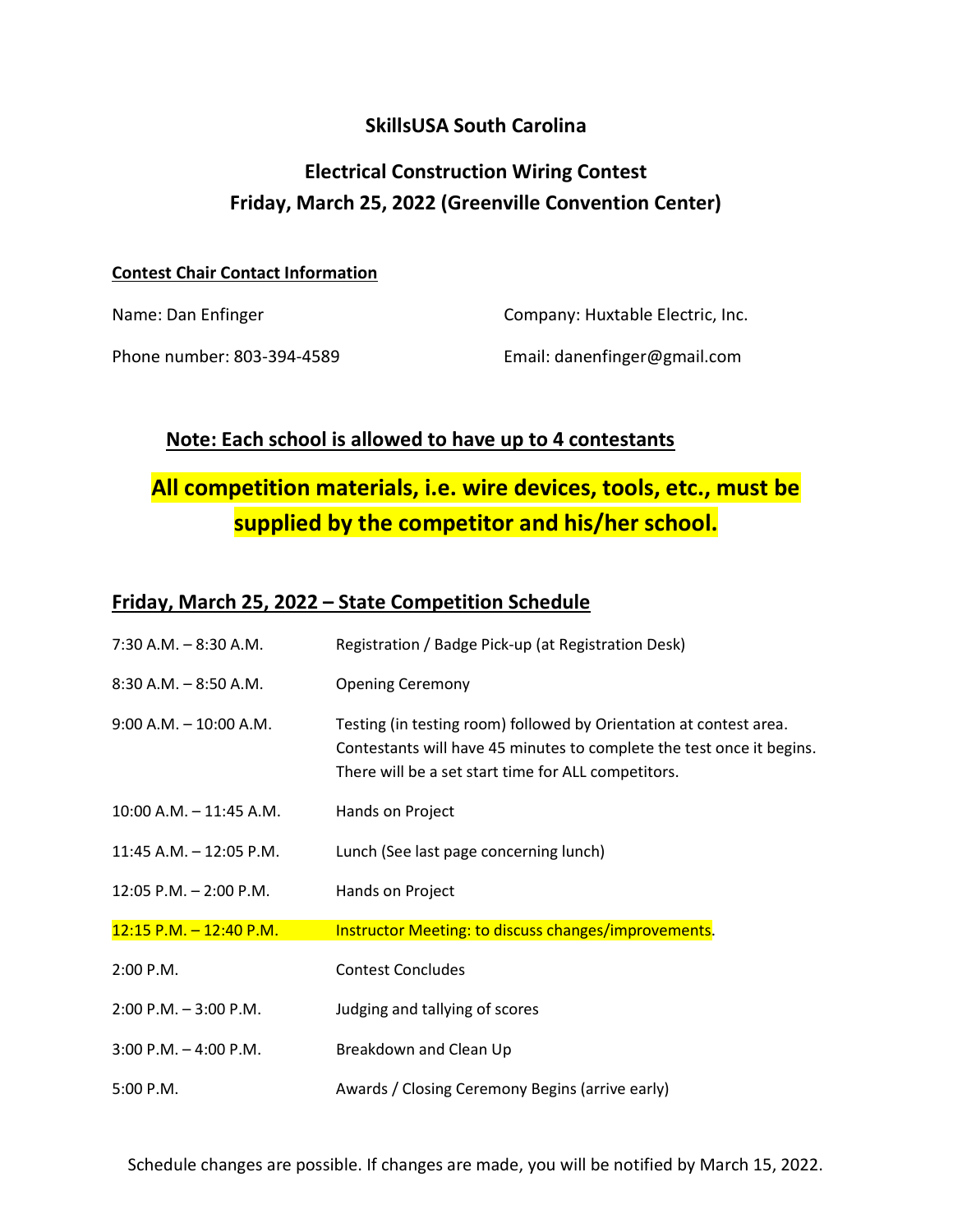# State Electrical Competition Materials List

| <b>Amount</b> | <b>Description</b>                                                                                              |
|---------------|-----------------------------------------------------------------------------------------------------------------|
| 1             | <b>GFCI Duplex Grounded Receptacles</b>                                                                         |
| 2             | 3 Way Grounded Switches                                                                                         |
| 4             | Single Pole Switches                                                                                            |
| 3             | Plastic Keyless Light Receptacles                                                                               |
| 3             | <b>Duplex Grounded Receptacles</b>                                                                              |
| 2             | 4-way grounded switches                                                                                         |
| 1 Box         | Wire Staples                                                                                                    |
| 1 Box         | Ground Pigtail Wire Nuts/Crimp Bonding Grounds                                                                  |
| 40            | <b>Red Wire Nuts</b>                                                                                            |
| 20            | <b>Yellow Wire Nuts</b>                                                                                         |
| 3             | 40-watt light bulbs                                                                                             |
| 1             | 240-volt receptacle, example a dryer receptacle (flush mount)                                                   |
| 1             | 3-to-4-foot pigtail (SO) cord with 120v 3 prong male plug on one end, this will be used to<br>test the project. |

## NOTE: Conduit will be provided for the competition.

## Boxes for State Competition

| Amount | <b>Description</b>                    |
|--------|---------------------------------------|
| 3      | Two Gang Nail on Boxes (Plastic)      |
| 8      | One Gang Nail on Boxes (Plastic)      |
| 3      | Round Nail on Ceiling Boxes (Plastic) |
| 5      | 1/2" KO 4x4 square metal boxes        |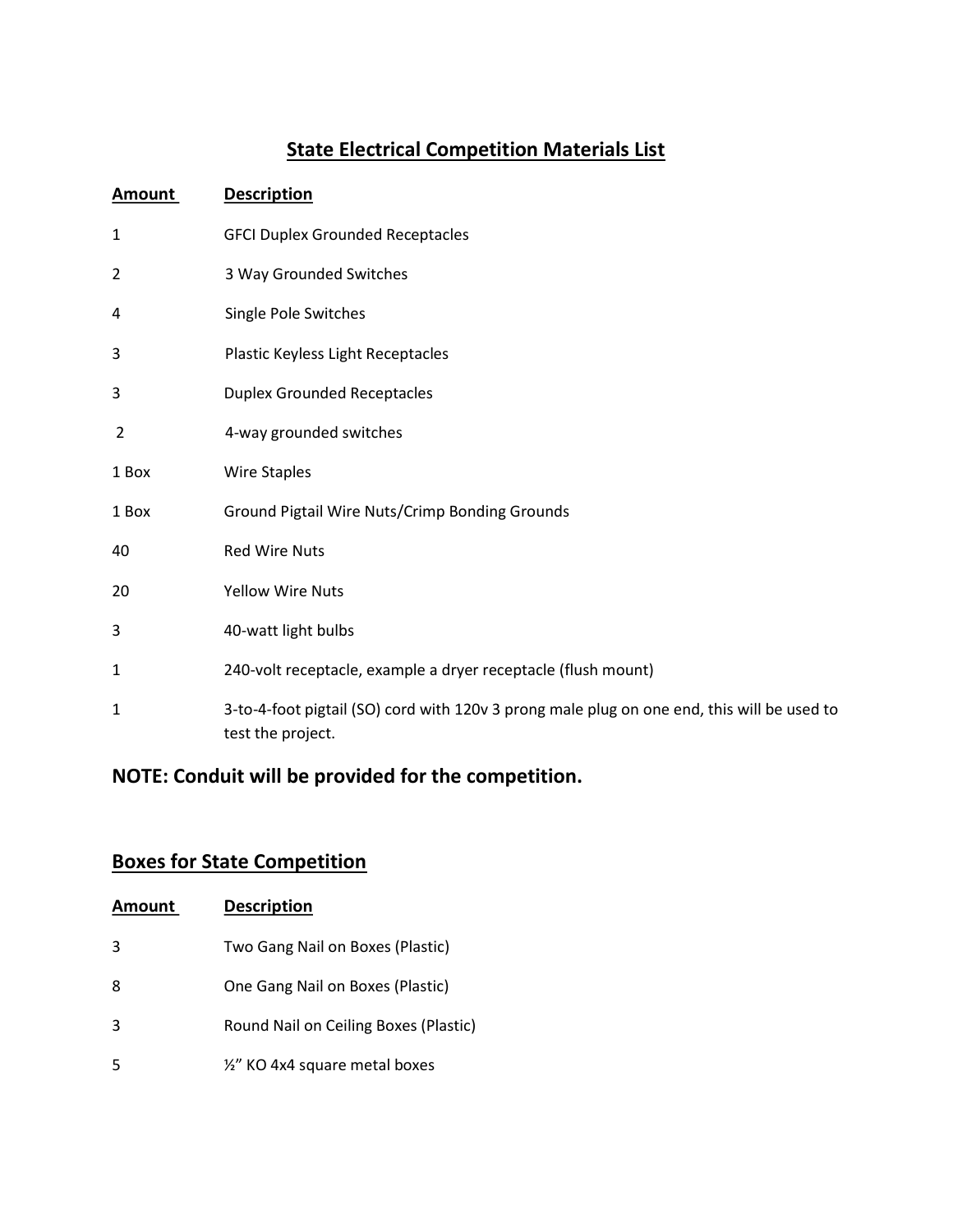### Conduit Connectors / Screws

| Amount | <b>Description</b>                                                      |
|--------|-------------------------------------------------------------------------|
| 10     | $\frac{1}{2}$ one-hole straps with $\frac{3}{4}$ #10 sheet metal screws |
| 10     | $\frac{1}{2}$ EMT connectors                                            |
| 8      | $\frac{1}{2}$ Romex connectors                                          |

#### **Wire**

| Amount  | <b>Description</b> |
|---------|--------------------|
| 15 feet | 10/3 with ground   |
| 80 feet | 14/2 with ground   |
| 25 feet | 14/3 with ground   |

\*\*Instructors will be given a copy of the project at the conclusion of the competition for their record. \*\*

## \* Resumes are required to be submitted in advance and electronically according to the instructions on the "Contest Update" page on the state website.\*

### Additional Equipment

- Standard Electricians Tool Box or Tool Pouch & Tools (i.e. Lineman Pliers, Wire Strippers, Hammer, Drill, Screwdrivers, Tape Measure, etc.)
- Digital Multimeter (Optional)
- ½" EMT Bender
- Hack Saw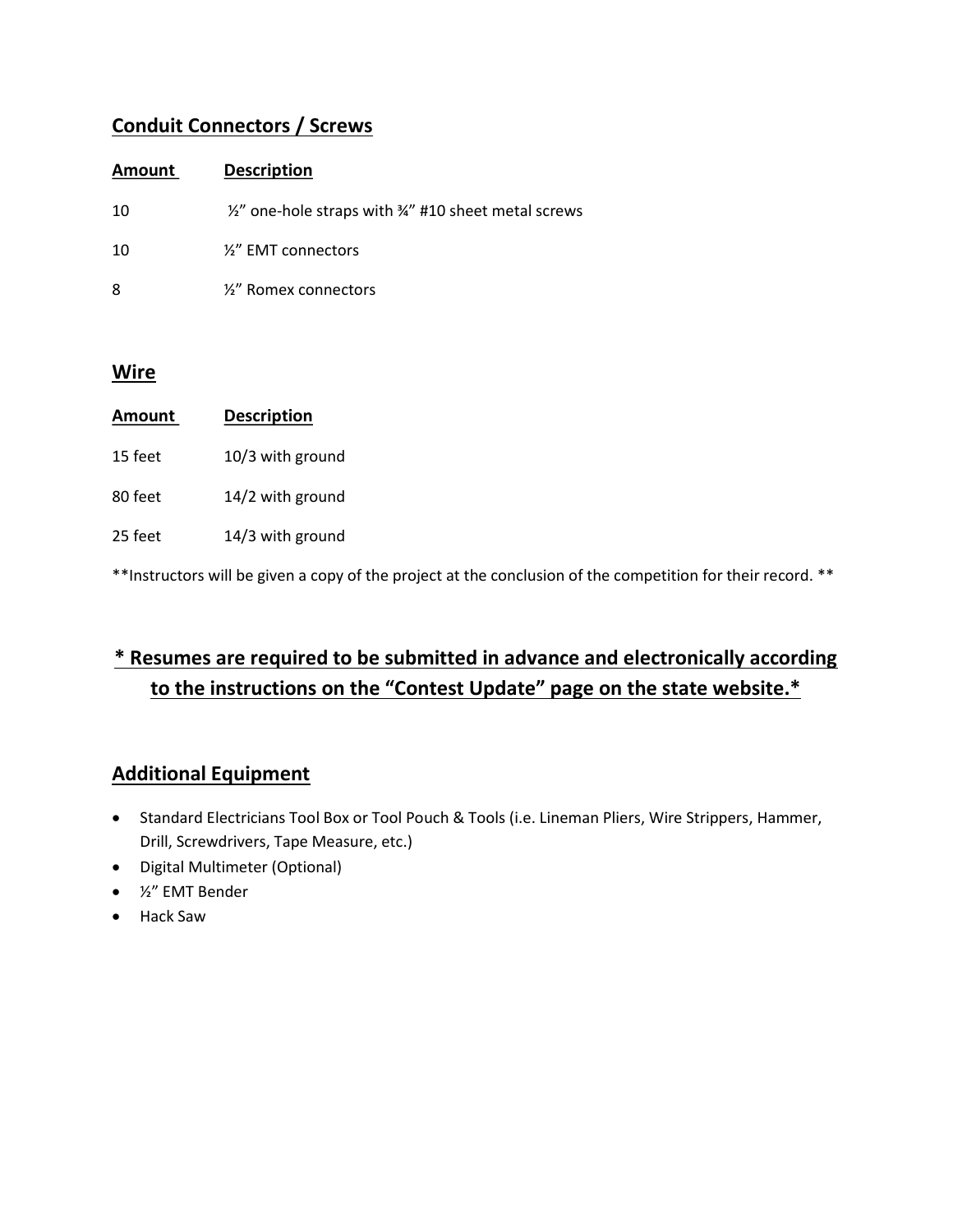### **Attire**

- ALL contestants will wear khaki pants and official SkillsUSA khaki shirt (with skills logo).
- Shirt must be tucked in!
- NO sagging of the pants!
- No tennis shoes!
- Work Boots or Safety Shoes!
- Hard Hats!
- Safety Glasses!
- NO School Logos or ANY Identifying school names allowed to be worn by competitors or visible on equipment/tools!
- Sponsor Logos may be worn on shirts and Hard hats.

## NOTE: POINTS WILL BE DEDUCTED IF CONTESTANT DOES NOT HAVE PROPER ATTIRE PER SKILLSUSA.

#### Written Test Outline

- General Construction Industry Safety Knowledge (5) Questions
- General Electrical Safety Knowledge (8) Questions
- Residential NEC Knowledge (5) Questions
- Residential Wiring Knowledge (10) Questions
- Commercial Wiring Knowledge (10) Questions
- Industrial Wiring Knowledge (5) Questions
- Mathematical Calculations (5) Questions
- Electrical Theory/OHM's Law (2) Questions
- Total (50) Questions

\*\* Instructors will be given a copy of the written test at the conclusion of the competition for their

record. \*\*